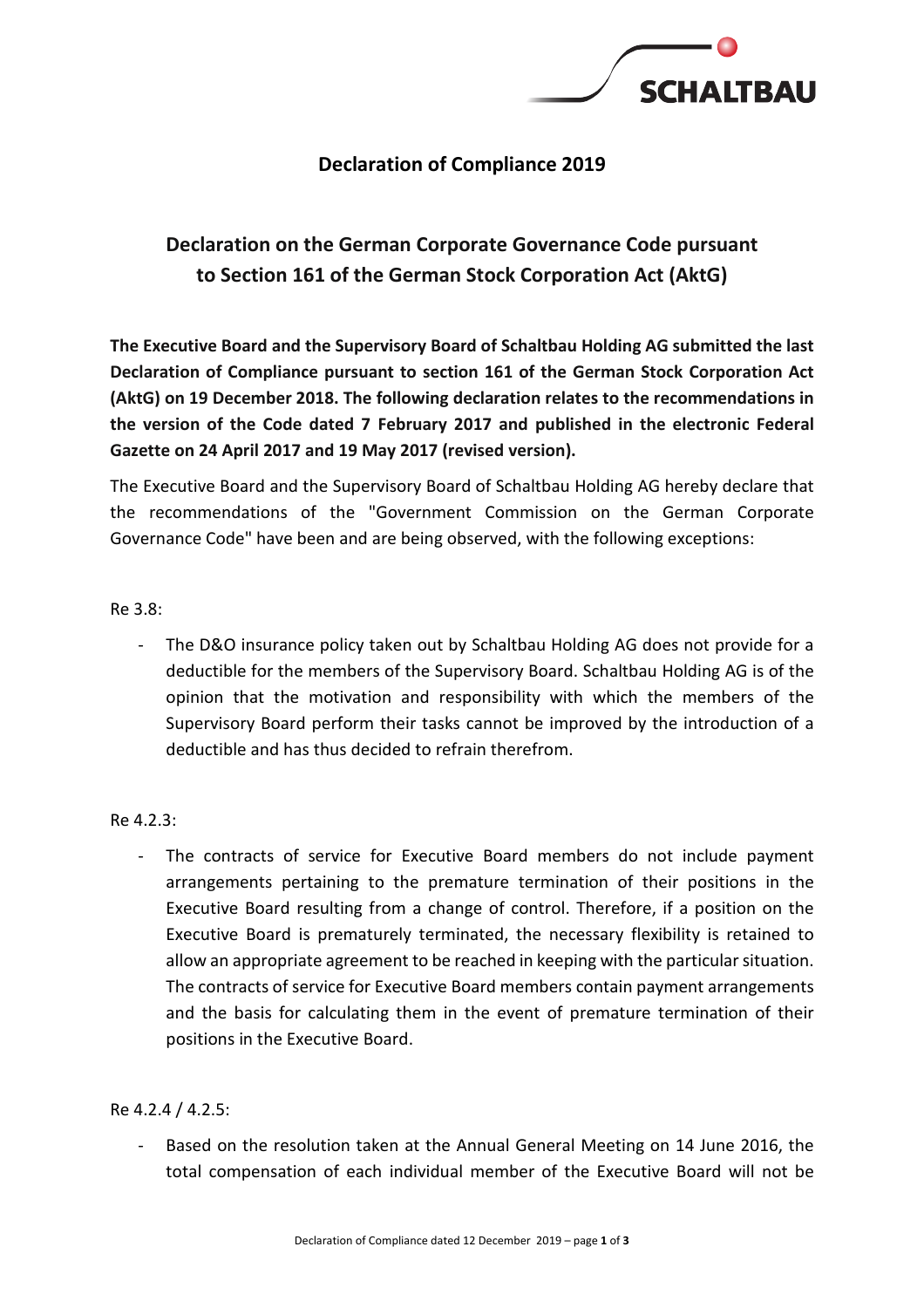

disclosed. The resolution applies to the disclosure of the compensation of Executive Board members for the fiscal years 2016 to 2020.

### Re 5.1.2:

Due to the function of Schaltbau Holding AG as holding company, the number of staff members it employs is limited. For this reason, a long-term succession plan primarily based on the selection of potential internal successors is difficult to implement. In view of the current ages of the Executive Board members and the terms of their appointments, there is currently no age limit in place for Executive Board members.

#### Re 5.3.3:

- The Supervisory Board has not formed a Nomination Committee that exclusively consists of shareholder representatives. A Nomination Committee was not appointed, particularly in view of the fact that a consistent flow of all company and other relevant information to all members of a six-person Supervisory Board is eminently achievable. Furthermore, the current practice of preparing personnel decisions to be taken by the Supervisory Board concerning the Executive Board in the Personnel Committee has proven to be efficient.

#### Re 5.4.1:

- The provisions set out in articles 8 and 9 of the Articles of Association in their current version govern the composition of the Supervisory Board, the term of office of its members and their resignation from office. In this context, the Supervisory Board ensures that its members have the requisite knowledge, skills and professional experience to perform their duties in a proper manner.
- Despite the Supervisory Board having refrained from setting specific targets for its composition to date, it fundamentally aims to increase the percentage of female members on a sustained basis.
- An age limit and a standard limit for the length of service on the Supervisory Board have not been set to date, asthe Supervisory Board is of the opinion that the individual knowledge and experience of its members is of vital importance for the appointment to such a position. If membership were terminated solely on the basis of a fixed age limit, the Company would be deprived of that knowledge and experience without sufficient reason.